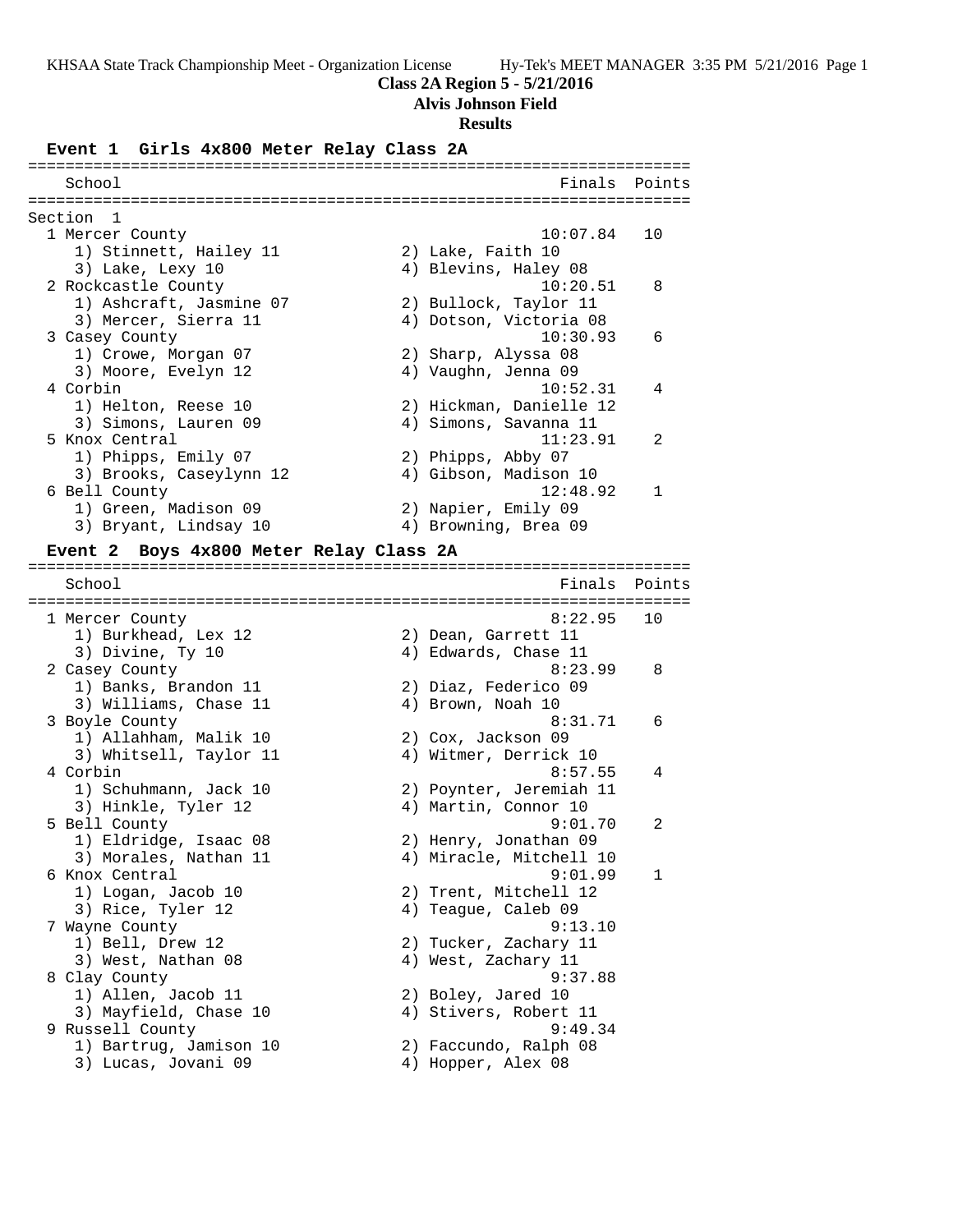# **Class 2A Region 5 - 5/21/2016**

**Alvis Johnson Field**

## **Results**

**Event 3 Girls 100 Meter Hurdles Class 2A**

|                                         | GILLS IVV MELEL NULUIES CIASS ZA |       |                |                 |
|-----------------------------------------|----------------------------------|-------|----------------|-----------------|
| Name                                    | Year School                      |       | Finals Points  |                 |
| 1 Ramirez, Kim                          | 11 Mercer County                 | 19.38 |                |                 |
| 2 Mobley, Olivia                        | 12 Mercer County                 | 19.42 |                |                 |
| Section 2                               |                                  |       |                |                 |
| 1 Knetsche, Emily                       | 10 Boyle County                  | 16.67 | 10             |                 |
| 2 Harris, Emmie                         | 11 Boyle County                  | 16.72 | 8              |                 |
| 3 McQueary, Maddie                      | 08 Russell County                | 17.91 | 6              |                 |
| 4 Brock, Alex                           | 11 Bell County                   | 17.93 | 4              |                 |
| 5 Courtney, Autumn                      | 08 Rockcastle County             | 18.18 | $\overline{2}$ |                 |
| 6 Barko, Mariah                         | 10 Corbin                        | 19.34 | $\mathbf{1}$   |                 |
| -- Mercer, Jennifer                     | 11 Rockcastle County             | FS    |                |                 |
| -- Smith, Breanna                       | 11 Corbin                        | DQ    |                | hooking hurdles |
| Event 4 Boys 110 Meter Hurdles Class 2A |                                  |       |                |                 |
| Name                                    | Year School                      |       | Finals Points  |                 |
|                                         |                                  |       |                |                 |
| Section 1                               |                                  |       |                |                 |
| 1 Johnson, Aaron                        | 10 Mercer County                 | 15.54 | 10             |                 |
| 2 Bradshaw, Braidon                     | 09 Mercer County                 | 17.99 | 8              |                 |
| 3 Larkins, Kiley                        | 11 Russell County                | 18.97 | 6              |                 |
| 4 Kobernick, Ethan                      | 10 Garrard County                | 21.72 | 4              |                 |
| 5 Barrett, Dillon                       | 11 Corbin                        | 21.83 | 2              |                 |
| Event 5 Girls 100 Meter Dash Class 2A   |                                  |       |                |                 |
| Name                                    | Year School                      |       | Finals Points  |                 |
| 1 McGuire, Nikki                        | 12 Rockcastle County 15.46       |       |                |                 |
| 2 Thomas, Chloe                         | 09 Russell County 15.49          |       |                |                 |
| 3 Murphy, Haileigh                      | 11 Garrard County                | 15.81 |                |                 |
| 4 Wilson, Anna                          | 09 Bell County                   | 16.62 |                |                 |
| Section <sub>2</sub>                    |                                  |       |                |                 |
| 1 Bridgewaters, Alexis                  | 11 Mercer County                 | 14.16 | 14.151         |                 |
| 2 Hickman, Arynn                        | 10 Corbin                        | 14.16 | 14.157         |                 |
| 3 Jones, Savanna                        | 08 Clay County                   | 14.61 |                |                 |
| 4 Ballew, Maddie                        | 10 Garrard County                | 14.72 |                |                 |
| 5 Gearding, Hayley                      | 12 Wayne County                  | 14.74 |                |                 |
| 6 Alvizo, Gabby                         | 07 Russell County                | 15.16 |                |                 |
| 7 Davis, Hannah                         | 07 Rockcastle County 15.77       |       |                |                 |
| 8 Harris, Kelsie                        | 08 Clay County                   | 16.13 |                |                 |
| Section 3                               |                                  |       |                |                 |
| 1 Thompson, Kylie                       | 11 Boyle County                  | 13.06 | 10             |                 |
| 2 Reed, Janelle                         | 09 Knox Central                  | 13.48 | 8              |                 |
| 3 Hall, Allison                         | 12 Boyle County                  | 13.53 | 6              |                 |
| 4 Elmore, Chelsea                       | 09 Casey County                  | 13.70 | 4              | 13.695          |
| 5 Malone, Alexis                        | 11 Wayne County                  | 13.70 | 2              | 13.697          |
| 6 Houston, Lyric                        | 11 Mercer County                 | 13.84 | $\mathbf 1$    |                 |
| 7 Rose, Cheyenne                        | 12 Corbin                        | 13.95 |                |                 |
| 8 Dallman, Allison                      | 12 Casey County                  | 14.40 |                |                 |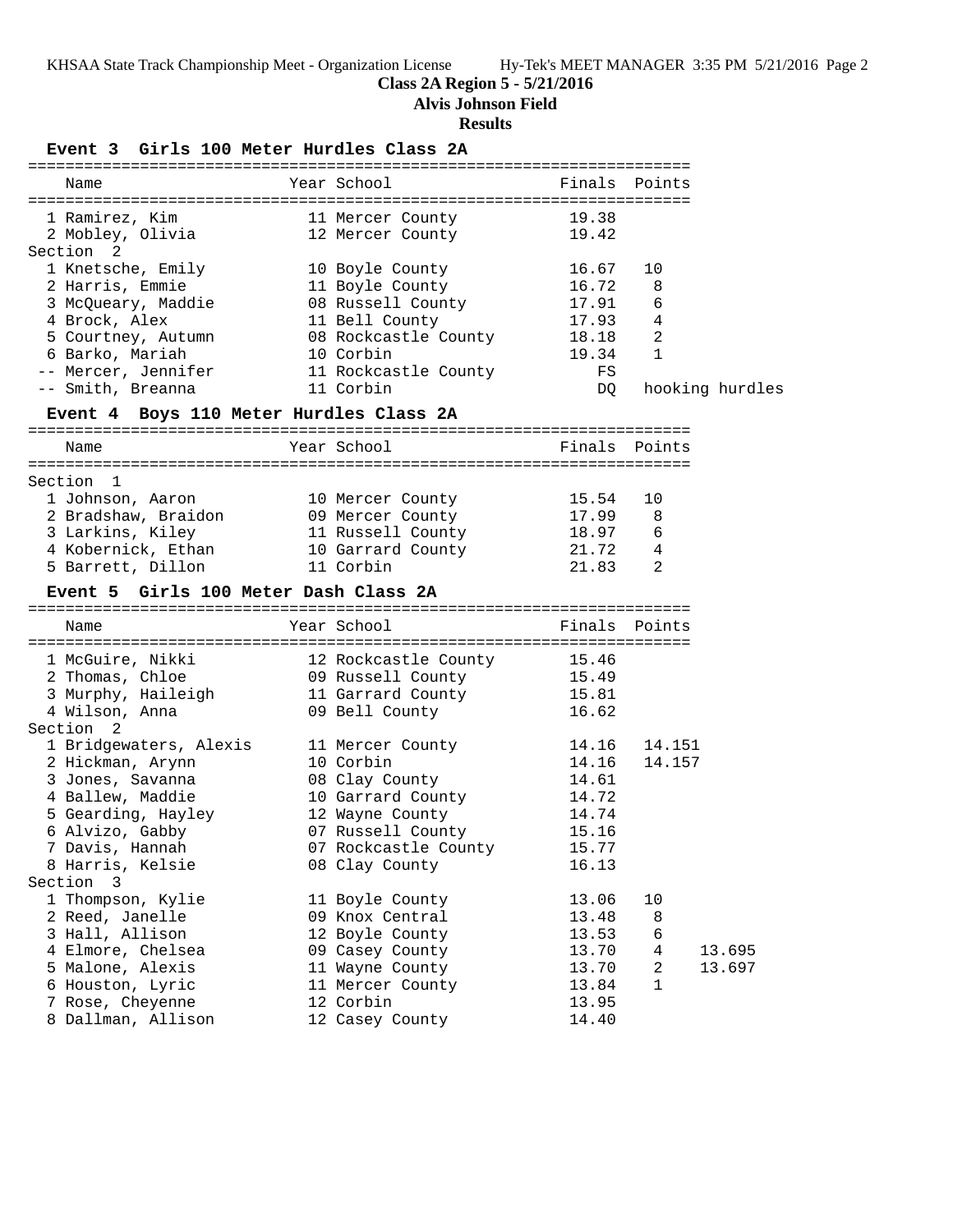## **Class 2A Region 5 - 5/21/2016**

**Alvis Johnson Field**

### **Results**

**Event 6 Boys 100 Meter Dash Class 2A** ======================================================================= Name The Year School Team Points Points ======================================================================= Section 1 1 Alevras, Nick 12 Clay County 12.84 2 Coffey, Ryan 08 Russell County 13.63 3 Scalf, Cameron 08 Wayne County 14.42 4 Sawyer, Adam 08 Wayne County 15.63 Section 2 1 Cunningham, Nate 10 Boyle County 12.26 2 Carter, Drew 11 Corbin 12.52 3 Bishop, Garrett 10 Casey County 12.65 4 Montgomery, Heath 12 Mercer County 12.66 5 Robinson, Devon 11 Rockcastle County 13.15 6 Larkins, Michael 10 Russell County 13.92 Section 3 1 Robins, Tanner 11 Mercer County 11.82 10 2 Robinson, Frankie 12 Knox Central 11.87 8 3 Rich, Barry 12 Garrard County 11.99 6 4 Gray, Anthony 10 Knox Central 12.02 4 5 Collins, Bradley 08 Clay County 12.03 2 6 Poynter, Mason 12 Rockcastle County 12.05 1 7 Humfleet, Treyton 11 Bell County 12.08 8 Simpson, Dustin 12 Corbin 12 12.13 **Event 7 Girls 4x200 Meter Relay Class 2A** ======================================================================= School **Finals Points** ======================================================================= Section 1<br>1 Clay County 1 Clay County 2:16.65 1) Bowling, Kaitlyn 08 2) White, Adreianna 11 3) Lozano, Gabby 09  $\hskip1cm$  4) Riley, Aaliyah 08 Section 2<br>1 Boyle County 1 Boyle County 1:48.87 10 1) Patton, Daneezia 08 2) Hall, Allison 12 3) Harris, Emmie 11 4) Knetsche, Emily 10 2 Corbin 1:49.56 8 1) Martin, Hailey 11 2) Hickman, Arynn 10 3) Hickman, Danielle 12  $\hskip1cm$  4) Rose, Cheyenne 12 3 Mercer County 1:51.13 6 1) Moore, Chelsea 10 2) Mobley, Olivia 12 3) Bridgewater, Jasmine 08 (4) Houston, Lyric 11 4 Casey County 1:56.52 4 1) Carmen, Jenna 11 2) Moore, Emma 10 3) Lynn, Haley 11 4) Dallman, Allison 12 5 Rockcastle County 1:57.72 2 1) Bullock, Taylor 11 2) Lopez, Aliyah 07 3) Gardiner, Grace 08 4) Sheffield, Kensie 09 6 Russell County 2:00.02 1 1) McQueary, Maddie 08 2) Coffey, Kailey 11 3) Cowan, Kiara 07 4) Gossage, Maggie 08 7 Bell County 2:12.09 1) Wilson, Anna 09 2) Napier, Emily 09 3) Morales, Haley 09  $\hskip1cm \hskip 4.6cm 4$ ) Green, Madison 09 8 Knox Central 2:16.84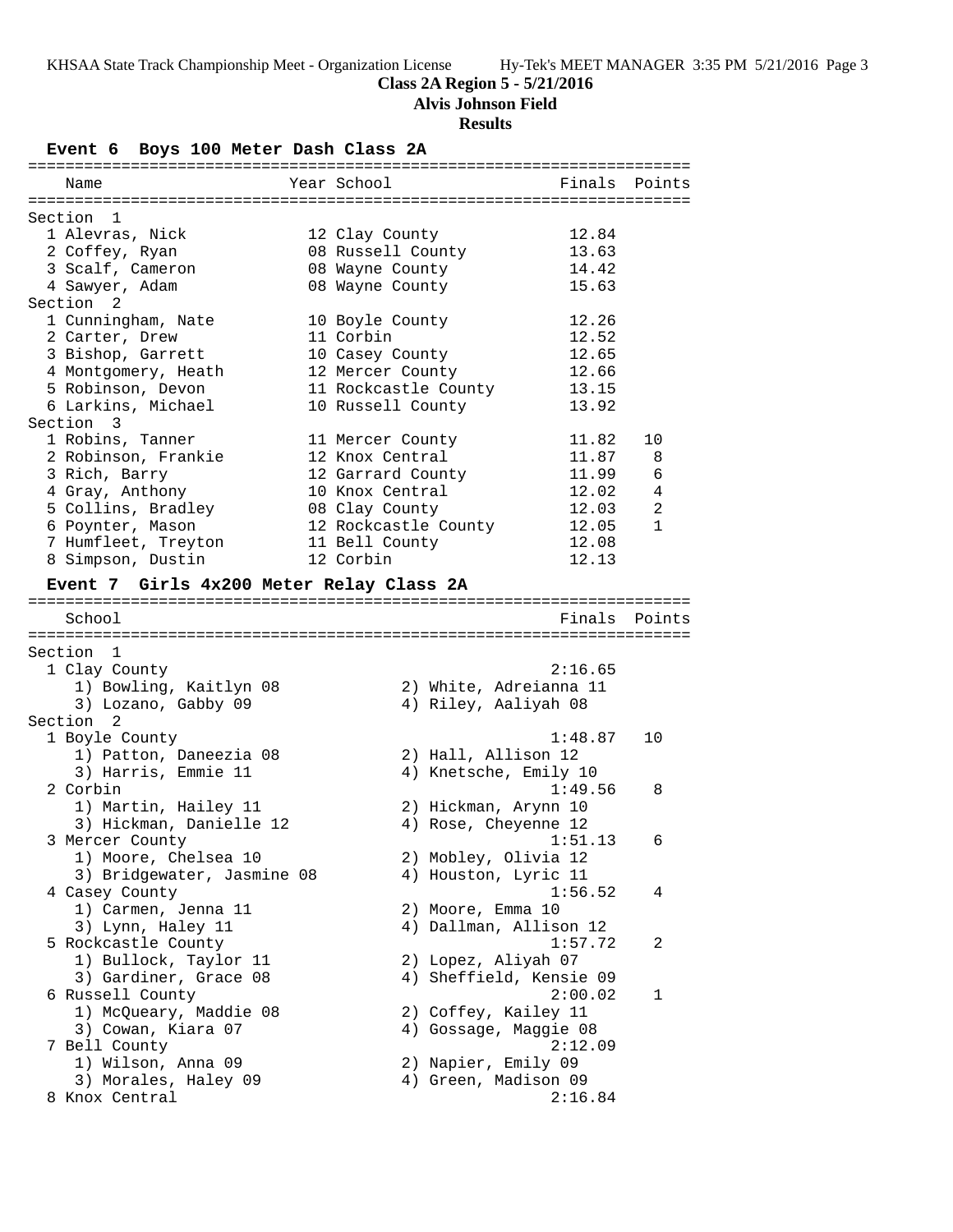**Class 2A Region 5 - 5/21/2016 Alvis Johnson Field Results ....Event 7 Girls 4x200 Meter Relay Class 2A** 1) Trent, Reagan 08 2) Mills, Hannahbeth 11 3) Visoso, Ashley 10 4) Hamspir, Daniella 09 **Event 8 Boys 4x200 Meter Relay Class 2A** ======================================================================= School Finals Points ======================================================================= Section 1 1 Mercer County 1:31.87 10 1) Baker, Dustin 11 2) Easterling, Mishi 10 3) Edwards, Chase 11 (4) Moore, Chase 12 2 Knox Central 1:33.49 8 1) Robinson, Frankie 12 2) Gray, Anthony 10 3) Phipps, Connor 11 4) Brown, Dante 12 3 Rockcastle County 1:38.66 6 1) Brown, Jarred 10 2) Hendrickson, Evan 09 3) Robinson, Devon 11 (4) Poynter, Mason 12 4 Russell County 1:39.93 4 1) Miller, Mason 10 2) Hopper, Alex 08 3) Larkins, Kiley 11 4) McGuffey, David 08 5 Boyle County 1:44.05 2 1) Bottoms, Hayden 08 2) Colwick, Riley 08 3) Cunningham, Nate 10  $\hskip 1.5cm 4$  Shipley, Peter 10 -- Garrard County DNF 1) Turner, Chase 12 2) Green, Matthew 10 3) Wilson, Chase 10 4) Kobernick, Ethan 10 -- Corbin DNF 1) Simpson, Dustin 12 2) French, Jonah 11 3) Ellison, Lucas 11 (4) Anns, Eythan 10

KHSAA State Track Championship Meet - Organization License Hy-Tek's MEET MANAGER 3:35 PM 5/21/2016 Page 4

#### **Event 9 Girls 1600 Meter Run Class 2A**

======================================================================= Name The Year School The Points Points ======================================================================= 1 Dotson, Victoria 08 Rockcastle County 5:23.87 10 2 Blevins, Haley 08 Mercer County 5:36.71 8 3 Vaughn, Jenna 09 Casey County 5:40.32 6 4 Fogle, Amelia 10 Boyle County 5:51.04 4 5 Moore, Evelyn 12 Casey County 5:53.98 2 6 Helton, Reese 10 Corbin 5:59.31 1 7 Ashcraft, Jasmine 07 Rockcastle County 6:09.92 8 Simons, Savanna 11 Corbin 6:12.32 9 Gibson, Madison 10 Knox Central 6:20.63 10 Bell, Megan 12 Russell County 7:05.37 11 Daniels, Taylor 10 Knox Central 7:37.97

#### **Event 10 Boys 1600 Meter Run Class 2A**

======================================================================= Name Tear School Tear School Finals Points ======================================================================= 1 Miracle, Mitchell 10 Bell County 4:47.32 10 2 Cox, Jackson 09 Boyle County 4:48.29 8 3 Willis, Zak 10 Knox Central 4:49.38 6 4 West, Zachary 11 Wayne County 4:51.32 4 5 Williams, Chase 11 Casey County 4:55.78 2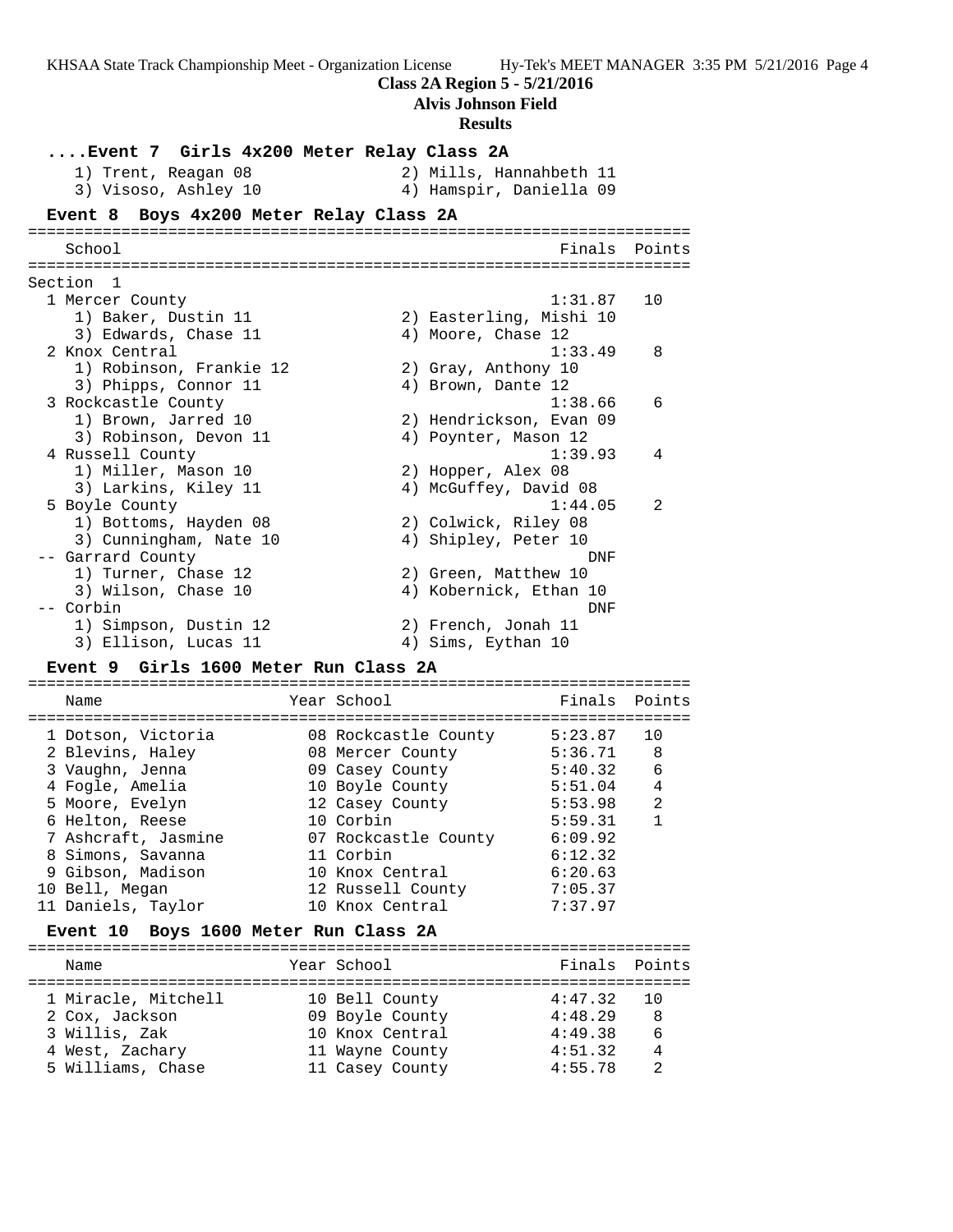**Class 2A Region 5 - 5/21/2016**

**Alvis Johnson Field**

# **Results**

| Event 10 Boys 1600 Meter Run Class 2A     |                      |  |                   |                         |        |
|-------------------------------------------|----------------------|--|-------------------|-------------------------|--------|
|                                           |                      |  |                   |                         |        |
| 6 Angel, Drew                             | 12 Mercer County     |  |                   | 5:04.12                 | 1      |
| 7 Bell, Drew                              | 12 Wayne County      |  |                   | 5:05.04                 |        |
| 8 Hinkle, Tyler                           | 12 Corbin            |  |                   | 5:08.37                 |        |
| 9 Oakley, Porter                          | 10 Corbin            |  |                   | 5:21.02                 |        |
| 10 Banks, Brandon                         | 11 Casey County      |  |                   | 5:24.10                 |        |
| 11 Hurst, Jared                           | 08 Knox Central      |  |                   | 5:24.94                 |        |
| 12 Allen, Jacob                           | 11 Clay County       |  |                   | 5:41.67                 |        |
| 13 Bartrug, Jamison                       | 10 Russell County    |  |                   | 5:43.65                 |        |
| 14 Cortes, Nolan                          | 09 Garrard County    |  |                   | 5:46.07                 |        |
| 15 Jenkins, Jared                         | 12 Garrard County    |  |                   | 5:51.25                 |        |
| 16 Lucas, Jovani                          | 09 Russell County    |  |                   | 5:51.89                 |        |
| 17 Anderson, Kordell                      | 10 Rockcastle County |  |                   | 6:49.96                 |        |
| Event 11 Girls 4x100 Meter Relay Class 2A |                      |  |                   |                         |        |
|                                           |                      |  |                   |                         |        |
| School                                    |                      |  |                   | Finals                  | Points |
| Section<br>-2                             |                      |  |                   |                         |        |
| 1 Boyle County                            |                      |  |                   | 50.83                   | 10     |
| 1) Patton, Daneezia 08                    |                      |  |                   | 2) Hall, Allison 12     |        |
| 3) Thompson, Kylie 11                     |                      |  |                   | 4) Knetsche, Emily 10   |        |
| 2 Corbin                                  |                      |  |                   | 53.99                   | 8      |
| 1) Rose, Cheyenne 12                      |                      |  |                   | 2) Hickman, Arynn 10    |        |
| 3) Smith, Breanna 11                      |                      |  |                   | 4) Thompson, Mady 11    |        |
| 3 Mercer County                           |                      |  |                   | 55.14                   | 6      |
| 1) Yulee, Hannah 10                       |                      |  |                   | 2) Compton, Annie 09    |        |
| 3) Bridgewaters, Alexis 11                |                      |  |                   | 4) Mobley, Olivia 12    |        |
| 4 Casey County                            |                      |  |                   | 56.14                   | 4      |
| 1) Carmen, Jenna 11                       |                      |  | 2) Moore, Emma 10 |                         |        |
| 3) Lynn, Haley 11                         |                      |  |                   | 4) Dallman, Allison 12  |        |
| 5 Russell County                          |                      |  |                   | 57.57                   | 2      |
| 1) Alvizo, Gabby 07                       |                      |  |                   | 2) Cowan, Kiara 07      |        |
| 3) Gossage, Maggie 08                     |                      |  |                   | 4) Minneman, Madison 11 |        |
| 6 Rockcastle County                       |                      |  |                   | 57.81                   | 1      |
| 1) Bullock, Taylor 11                     |                      |  |                   | 2) Gardiner, Grace 08   |        |
| 3) Sheffield, Kensie 09                   |                      |  |                   | 4) Lopez, Aliyah 07     |        |
| 7 Clay County                             |                      |  |                   | 1:02.27                 |        |
| 1) Riley, Aaliyah 08                      |                      |  |                   | 2) Cooksey, Hannah 08   |        |
| 3) Jones, Savanna 08                      |                      |  |                   | 4) Lozano, Gabby 09     |        |
| Event 12 Boys 4x100 Meter Relay Class 2A  |                      |  |                   |                         |        |
|                                           |                      |  |                   |                         |        |
| School                                    |                      |  |                   | Finals                  | Points |
|                                           |                      |  |                   |                         |        |
| Section<br>1                              |                      |  |                   |                         |        |
| 1 Knox Central                            |                      |  |                   | 45.14                   | 10     |
| 1) Robinson, Frankie 12                   |                      |  |                   | 2) Gray, Anthony 10     |        |
| 3) Phipps, Connor 11                      |                      |  |                   | 4) Brown, Dante 12      |        |
| 2 Mercer County                           |                      |  |                   | 45.81                   | 8      |
| 1) Bradshaw, Braidon 09                   |                      |  |                   | 2) Montgomery, Heath 12 |        |
| 3) Robins, Tanner 11                      |                      |  | 4) Ford, Kobe 12  |                         |        |
| 3 Garrard County                          |                      |  |                   | 47.62                   | 6      |
| 1) Logan, Devan 11                        |                      |  |                   | 2) Turner, Chase 12     |        |
| 3) Green, Matthew 10                      |                      |  |                   | 4) Redmon, Mike 12      |        |
| 4 Rockcastle County                       |                      |  |                   | 48.11                   | 4      |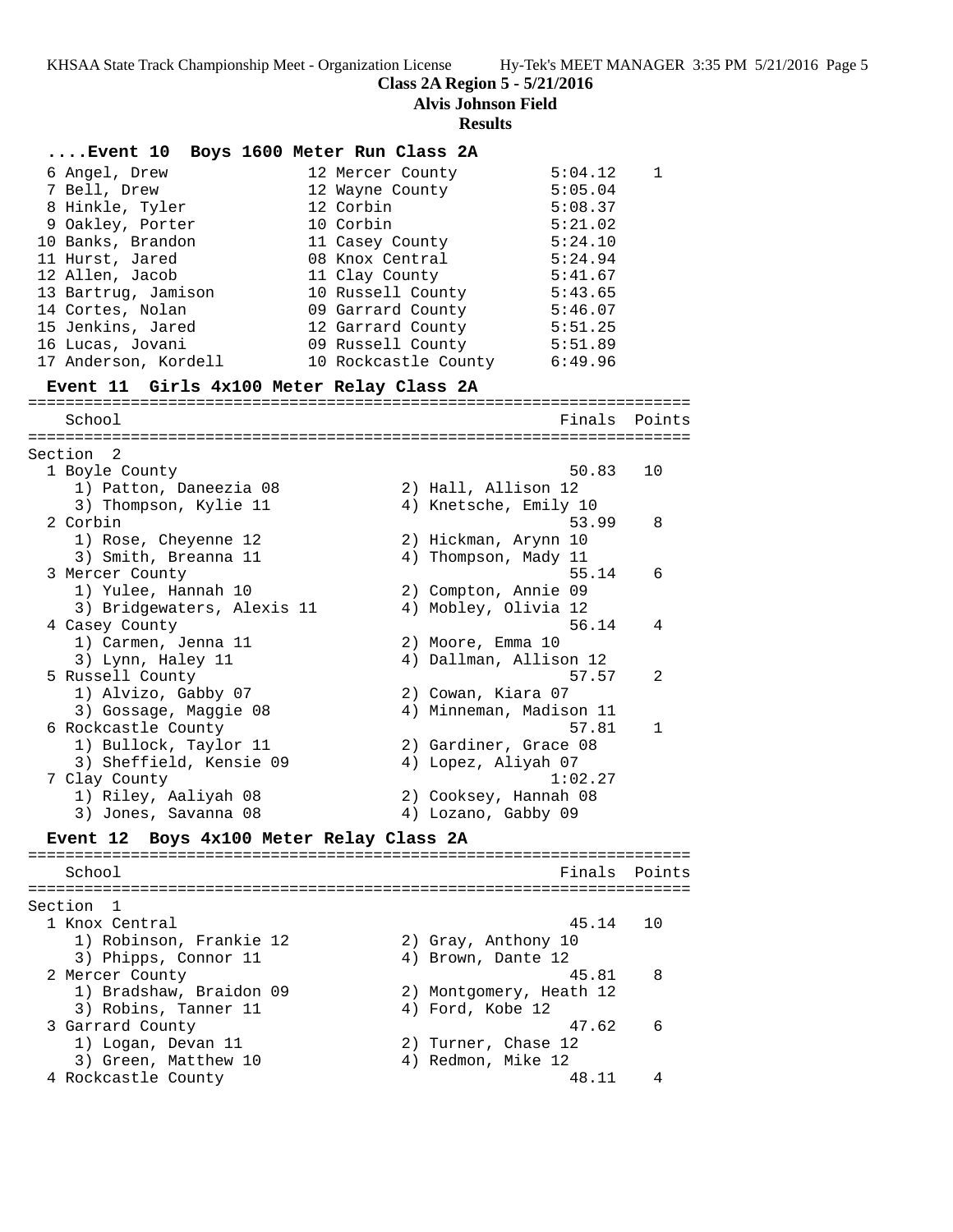**Class 2A Region 5 - 5/21/2016**

**Alvis Johnson Field**

#### **Results**

## **....Event 12 Boys 4x100 Meter Relay Class 2A**

 1) Brown, Jarred 10 2) Hendrickson, Evan 09 3) Robinson, Devon 11 (4) Poynter, Mason 12 5 Boyle County 48.16 2 1) Bottoms, Hayden 08 2) Colwick, Riley 08 3) Cunningham, Nate 10 (4) Shipley, Peter 10 6 Russell County 52.00 1 1) Hopper, Alex 08 2) Coffey, Ryan 08 3) McGuffey, David 08 4) Larkins, Michael 10 -- Corbin DNF 1) Ellison, Lucas 11 2) French, Jonah 11 3) Carter, Drew 11 4) Sims, Eythan 10 -- Clay County  $DQ$  before zone 1) Alevras, Nick 12 2) Collins, Bradley 08 3) Mayfield, Chase 10 (4) Vallance, Jake 08

## **Event 13 Girls 400 Meter Dash Class 2A**

=======================================================================

Name Year School Finals Points ======================================================================= Section 2

| 1 Hickman, Karlee   | 09 Corbin            | 1:07.36 |                |
|---------------------|----------------------|---------|----------------|
| 2 McDaniel, Grace   | 09 Boyle County      | 1:08.37 |                |
| 3 Howard, Abby      | 09 Boyle County      | 1:08.62 |                |
| 4 Green, Madison    | 09 Bell County       | 1:17.81 |                |
| 5 Smith, Luci       | 11 Clay County       | 1:20.69 |                |
| 6 Dick, Natalie     | 10 Wayne County      | 1:21.44 |                |
| Section 3           |                      |         |                |
| 1 Elmore, Chelsea   | 09 Casey County      | 1:00.91 | 10             |
| 2 Mercer, Sierra    | 11 Rockcastle County | 1:01.00 | 8              |
| 3 Hickman, Danielle | 12 Corbin            | 1:02.22 | 6              |
| 4 Malone, Alexis    | 11 Wayne County      | 1:03.20 | $\overline{4}$ |
| 5 Moore, Chelsea    | 10 Mercer County     | 1:03.83 | $\overline{2}$ |
| 6 Coffey, Kailey    | 11 Russell County    | 1:04.57 | 1              |
| 7 Lake, Lexy        | 10 Mercer County     | 1:06.47 |                |
| 8 Lynn, Haley       | 11 Casey County      | 1:06.55 |                |
|                     |                      |         |                |

## **Event 14 Boys 400 Meter Dash Class 2A**

| Name                | Year School          | Finals  | Points |
|---------------------|----------------------|---------|--------|
| Section 1           |                      |         |        |
| 1 Southerland, Sean | 11 Bell County       | 59.01   |        |
| 2 Roysdon, Orie     | 09 Wayne County      | 1:06.84 |        |
| 3 Burkes, Nathan    | 09 Wayne County      | 1:10.64 |        |
| Section 2           |                      |         |        |
| 1 Hendrickson, Evan | 09 Rockcastle County | 54.74   |        |
| 2 Bishop, Garrett   | 10 Casey County      | 55.49   |        |
| 3 Diaz, Federico    | 09 Casey County      | 56.93   |        |
| 4 Schuhmann, Jack   | 10 Corbin            | 57.20   |        |
| 5 Witmer, Derrick   | 10 Boyle County      | 57.92   |        |
| 6 Hammons, Landon   | 10 Knox Central      | 58.79   |        |
| 7 Underwood, Devin  | 12 Garrard County    | 1:00.30 |        |
| 8 Eldridge, Isaac   | 08 Bell County       | 1:01.76 |        |
| Section 3           |                      |         |        |
| 1 Edwards, Chase    | 11 Mercer County     | 52.08   | 1 O    |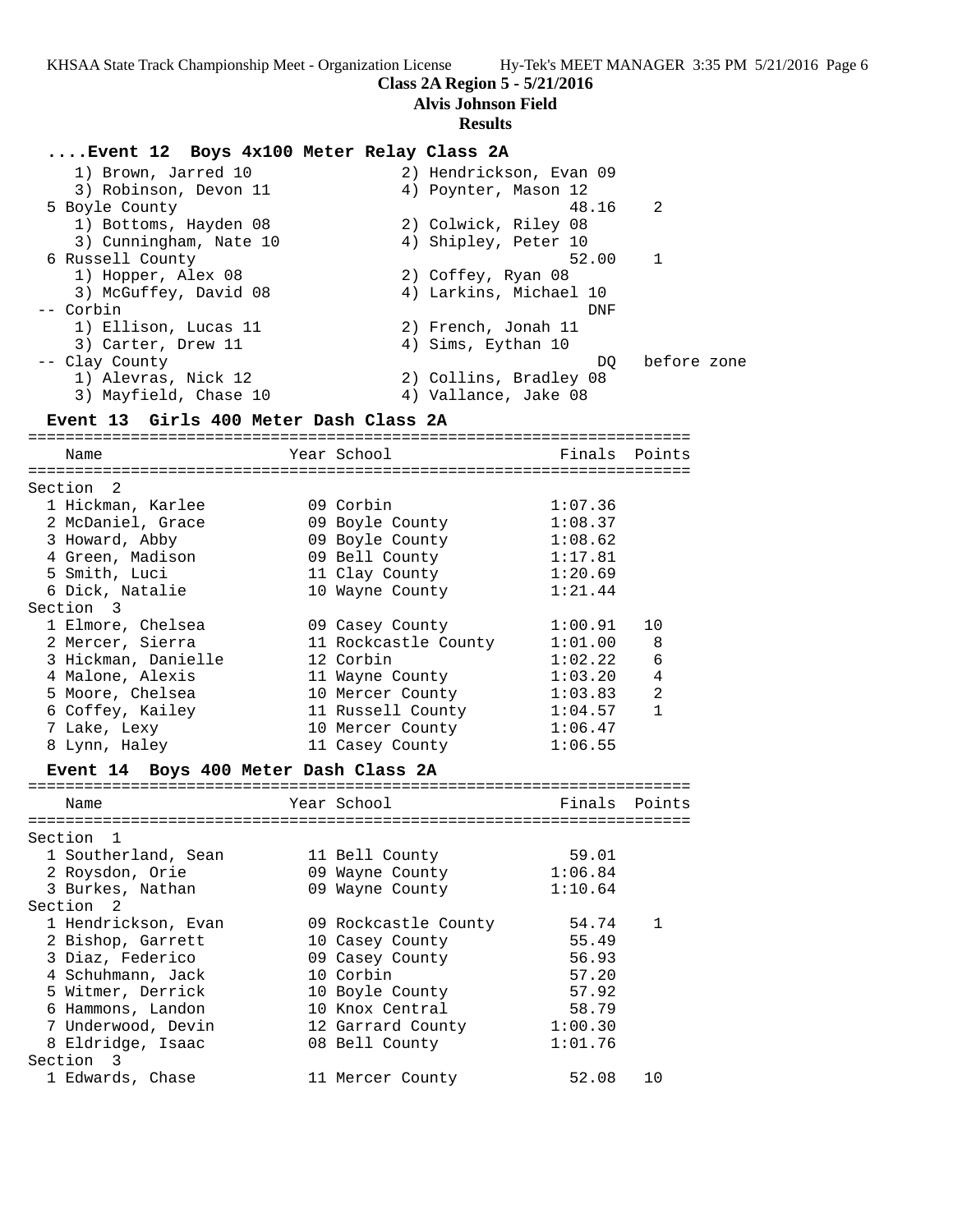**Class 2A Region 5 - 5/21/2016**

**Alvis Johnson Field**

## **Results**

## **....Event 14 Boys 400 Meter Dash Class 2A**

| 2 Rich, Barry       | 12 Garrard County | 53.05   | - 8            |
|---------------------|-------------------|---------|----------------|
|                     |                   |         |                |
| 3 Simpson, Dustin   | 12 Corbin         | 53.48   | -6             |
| 4 Stivers, Robert   | 11 Clay County    | 53.52   | $\overline{4}$ |
| 5 Miller, Mason     | 10 Russell County | 53.64   | 2              |
| 6 McGuffey, David   | 08 Russell County | 54.79   |                |
| 7 Phipps, Connor    | 11 Knox Central   | 57.31   |                |
| 8 Easterling, Mishi | 10 Mercer County  | 1:00.90 |                |
|                     |                   |         |                |

### **Event 15 Girls 300 Meter Hurdles Class 2A**

| Name               |  | Finals Points                                                                                                                                                                                          |                |
|--------------------|--|--------------------------------------------------------------------------------------------------------------------------------------------------------------------------------------------------------|----------------|
| Section 1          |  |                                                                                                                                                                                                        |                |
| 1 Mobley, Olivia   |  | 52.90                                                                                                                                                                                                  |                |
| 2 Brown, Monica    |  | 55.29                                                                                                                                                                                                  |                |
| Section 2          |  |                                                                                                                                                                                                        |                |
| 1 Martin, Hailey   |  | 47.33                                                                                                                                                                                                  | 1 O            |
| 2 Harris, Emmie    |  | 47.37                                                                                                                                                                                                  | 8              |
| 3 Tarter, Becca    |  | 47.69                                                                                                                                                                                                  | $\sqrt{2}$     |
| 4 Reed, Janelle    |  | 51.57                                                                                                                                                                                                  | 4              |
| 5 Mercer, Jennifer |  | 52.11                                                                                                                                                                                                  | $\mathfrak{D}$ |
| 6 Smith, Breanna   |  | 52.12                                                                                                                                                                                                  | 1              |
| 7 Stinnett, Hailey |  | 53.18                                                                                                                                                                                                  |                |
| 8 McOueary, Maddie |  | 53.69                                                                                                                                                                                                  |                |
|                    |  | Year School<br>12 Mercer County<br>08 Knox Central<br>11 Corbin<br>11 Boyle County<br>10 Boyle County<br>09 Knox Central<br>11 Rockcastle County<br>11 Corbin<br>11 Mercer County<br>08 Russell County |                |

## **Event 16 Boys 300 Meter Hurdles Class 2A**

| Name              | Year School          | Finals Points |                |
|-------------------|----------------------|---------------|----------------|
| Section 1         |                      |               |                |
| 1 Mayfield, Chase | 10 Clay County       | 48.67         |                |
| 2 Davis, Lawrence | 12 Knox Central      | 51.03         |                |
| Section 2         |                      |               |                |
| 1 Baker, Dustin   | 11 Mercer County     | 40.86         | 10             |
| 2 Johnson, Aaron  | 10 Mercer County     | 41.87         | 8              |
| 3 Robinson, Dylon | 11 Rockcastle County | 43.30         | $\sqrt{2}$     |
| 4 Sims, Eythan    | 10 Corbin            | 44.70         | $\overline{4}$ |
| 5 Shipley, Peter  | 10 Boyle County      | 45.30         | $\mathfrak{D}$ |
| 6 Larkins, Kiley  | 11 Russell County    | 45.37         | 1              |
| 7 Evans, Fisher   | 10 Boyle County      | 45.92         |                |
| -- Gray, Anthony  | 10 Knox Central      | FS            |                |
|                   |                      |               |                |

## **Event 17 Girls 800 Meter Run Class 2A**

======================================================================= Year School **Finals** Points ======================================================================= Section 1 1 Dotson, Victoria 08 Rockcastle County 2:25.37 10 2 Lake, Faith 10 Mercer County 2:29.16 8 3 Vaughn, Jenna 09 Casey County 2:30.50 6 4 Fogle, Amelia 10 Boyle County 2:38.38 4 5 Moore, Evelyn 12 Casey County 2:40.51 2 6 Carter, Abby 09 Boyle County 2:43.05 1 7 Simons, Savanna 11 Corbin 2:45.16 8 Mayne, Alexis 10 Corbin 2:46.16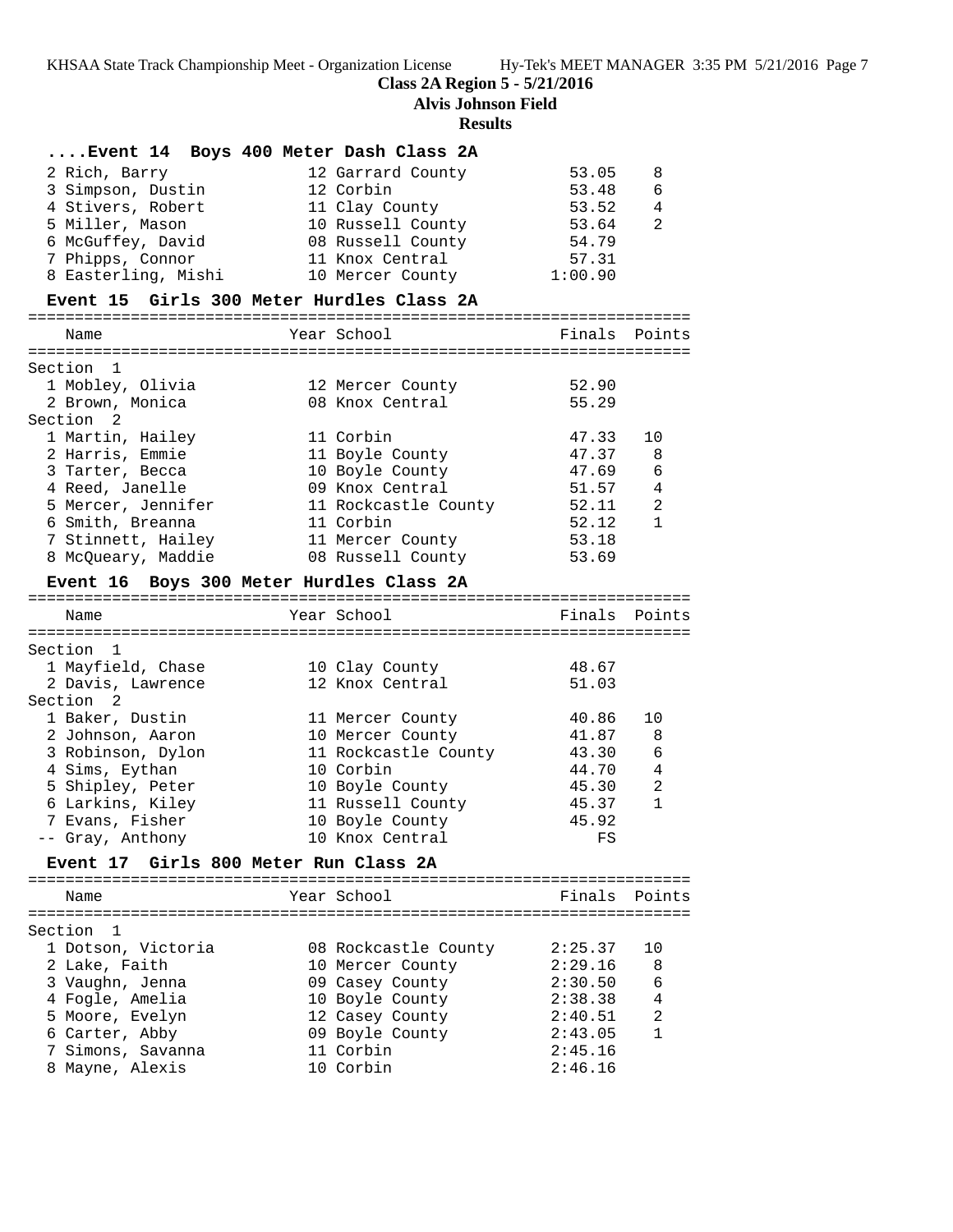## **Class 2A Region 5 - 5/21/2016**

**Alvis Johnson Field**

### **Results**

## **....Event 17 Girls 800 Meter Run Class 2A**

| 9 Browning, Brea     | 09 Bell County       | 2:49.35 |
|----------------------|----------------------|---------|
| 10 Ashcraft, Jasmine | 07 Rockcastle County | 2:51.77 |
| 11 Bryant, Lindsay   | 10 Bell County       | 2:54.65 |
| 12 Bell, Megan       | 12 Russell County    | 3:03.15 |
| 13 White, Adreianna  | 11 Clay County       | 3:34.65 |

#### **Event 18 Boys 800 Meter Run Class 2A** =======================================================================

| Name                 | Year School       | Finals Points |                |
|----------------------|-------------------|---------------|----------------|
| 1 Brown, Noah        | 10 Casey County   | 2:04.65       | 10             |
| 2 Divine, Ty         | 10 Mercer County  | $2:05.74$ 8   |                |
| 3 Miracle, Mitchell  | 10 Bell County    | 2:05.81       | 6              |
| 4 Dean, Garrett      | 11 Mercer County  | 2:06.46       | $\overline{4}$ |
| 5 Poynter, Jeremiah  | 11 Corbin         | 2:07.91       | 2              |
| 6 Morales, Nathan    | 11 Bell County    | 2:13.70       | $\mathbf{1}$   |
| 7 Gilliland, Josh    | 11 Boyle County   | 2:14.37       |                |
| 8 West, Zachary      | 11 Wayne County   | 2:15.44       |                |
| 9 Logan, Jacob       | 10 Knox Central   | 2:16.04       |                |
| 10 Stivers, Robert   | 11 Clay County    | 2:22.44       |                |
| 11 Oakley, Porter    | 10 Corbin         | 2:26.57       |                |
| 12 Flanagan, Darrell | 10 Russell County | 2:34.06       |                |
| 13 Wright, Tony      | 12 Russell County | 2:35.73       |                |
| 14 Boley, Jared      | 10 Clay County    | 2:37.27       |                |

## **Event 19 Girls 200 Meter Dash Class 2A**

| Name                   | Year School          | Finals | Points       |
|------------------------|----------------------|--------|--------------|
|                        |                      |        |              |
| 1 Minneman, Madison    | 11 Russell County    | 31.49  |              |
| 2 Lozano, Gabby        | 09 Clay County       | 33.01  |              |
| 3 Thomas, Chloe        | 09 Russell County    | 33.70  |              |
| 4 Mills, Hannahbeth    | 11 Knox Central      | 34.98  |              |
| Section <sub>2</sub>   |                      |        |              |
| 1 Bridgewater, Jasmine | 08 Mercer County     | 29.33  |              |
| 2 Hickman, Karlee      | 09 Corbin            | 29.56  |              |
| 3 Jones, Savanna       | 08 Clay County       | 29.75  |              |
| 4 Gearding, Hayley     | 12 Wayne County      | 30.48  |              |
| 5 Carmen, Jenna        | 11 Casey County      | 30.85  |              |
| 6 Gardiner, Grace      | 08 Rockcastle County | 31.09  |              |
| 7 Morales, Haley       | 09 Bell County       | 32.35  |              |
| Section 3              |                      |        |              |
| 1 Thompson, Kylie      | 11 Boyle County      | 27.08  | 10           |
| 2 Patton, Daneezia     | 08 Boyle County      | 27.17  | 8            |
| 3 Mercer, Sierra       | 11 Rockcastle County | 27.70  | 6            |
| 4 Elmore, Chelsea      | 09 Casey County      | 28.04  | 4            |
| 5 Malone, Alexis       | 11 Wayne County      | 28.11  | 2            |
| 6 Houston, Lyric       | 11 Mercer County     | 28.74  | $\mathbf{1}$ |
| 7 Rose, Cheyenne       | 12 Corbin            | 29.48  |              |
| -- Reed, Janelle       | 09 Knox Central      | FS     |              |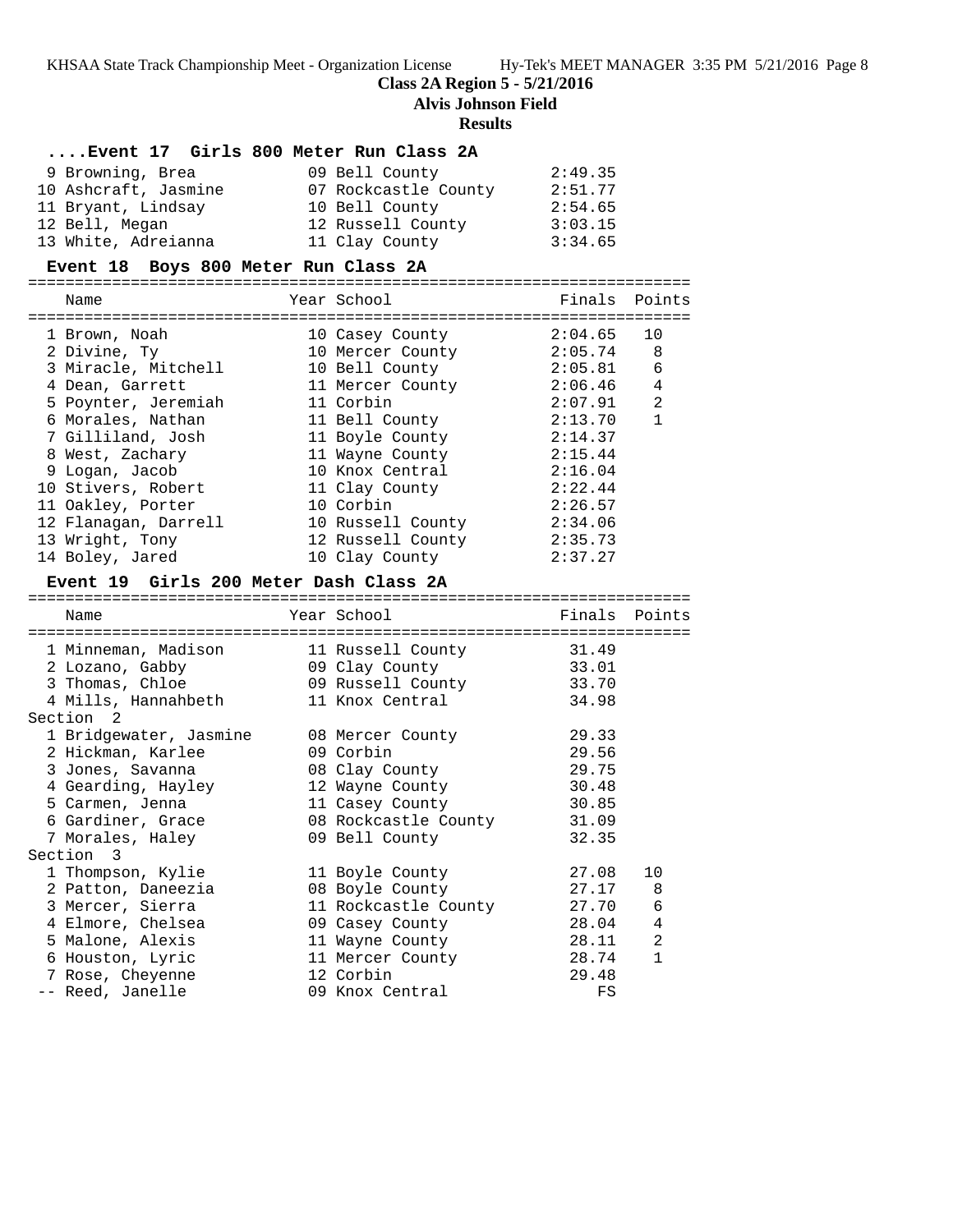## **Class 2A Region 5 - 5/21/2016**

**Alvis Johnson Field**

## **Results**

**Event 20 Boys 200 Meter Dash Class 2A** ======================================================================= Name The Year School The Pinals Points ======================================================================= Section 2 1 Barrett, Dillon 11 Corbin 25.27 2 Diaz, Federico 09 Casey County 25.66 3 Turner, Chase 12 Garrard County 25.89 4 Brown, Jarred 10 Rockcastle County 26.71 5 Larkins, Michael 10 Russell County 28.66 Section 3 1 Moore, Chase 12 Mercer County 23.20 10 2 Gregory, Xavier 11 Knox Central 24.09 8 3 Robins, Tanner 11 Mercer County 24.12 6 4 Poynter, Mason 12 Rockcastle County 24.62 4 5 Bishop, Garrett 10 Casey County 24.93 2 6 French, Jonah 11 Corbin 24.97 1 7 Robinson, Frankie 12 Knox Central 25.16 8 Green, Matthew 10 Garrard County 29.14 **Event 21 Girls 3200 Meter Run Class 2A** ======================================================================= Name The Year School The Finals Points ======================================================================= Section 1 1 Dotson, Victoria 08 Rockcastle County 11:46.03 10 2 Blevins, Haley 08 Mercer County 12:16.11 8 3 Anderson, Ally 09 Boyle County 12:48.03 6 4 Davison, Breanna 09 Casey County 13:01.57 4 5 Helton, Reese 10 Corbin 13:08.51 2 6 Sharp, Alyssa 08 Casey County 13:18.61 1 7 Hesse, Nicole 08 Wayne County 14:08.01 8 Gibson, Madison 10 Knox Central 14:24.79 9 Ashcraft, Jasmine 07 Rockcastle County 14:29.24 10 Skinner, Brooke 09 Corbin 14:59.48 **Event 22 Boys 3200 Meter Run Class 2A** ======================================================================= Name The Year School The Finals Points ======================================================================= 1 Allahham, Malik 10 Boyle County 10:30.81 10 2 Tucker, Zachary 11 Wayne County 10:33.13 8 3 Trent, Mitchell 12 Knox Central 10:37.82 6 4 Williams, Chase 11 Casey County 10:43.26 4 5 Whitsell, Taylor 11 Boyle County 10:43.82 2 6 Miracle, Mitchell 10 Bell County 10:57.60 1 7 Henry, Jonathan 09 Bell County 11:10.48 8 Martin, Connor 10 Corbin 11:16.39 9 Norton, Daniel 11 Casey County 11:20.63 10 West, Nathan 08 Wayne County 11:25.06 11 Teague, Caleb 09 Knox Central 11:46.39 12 Hinkle, Tyler 12 Corbin 11:48.34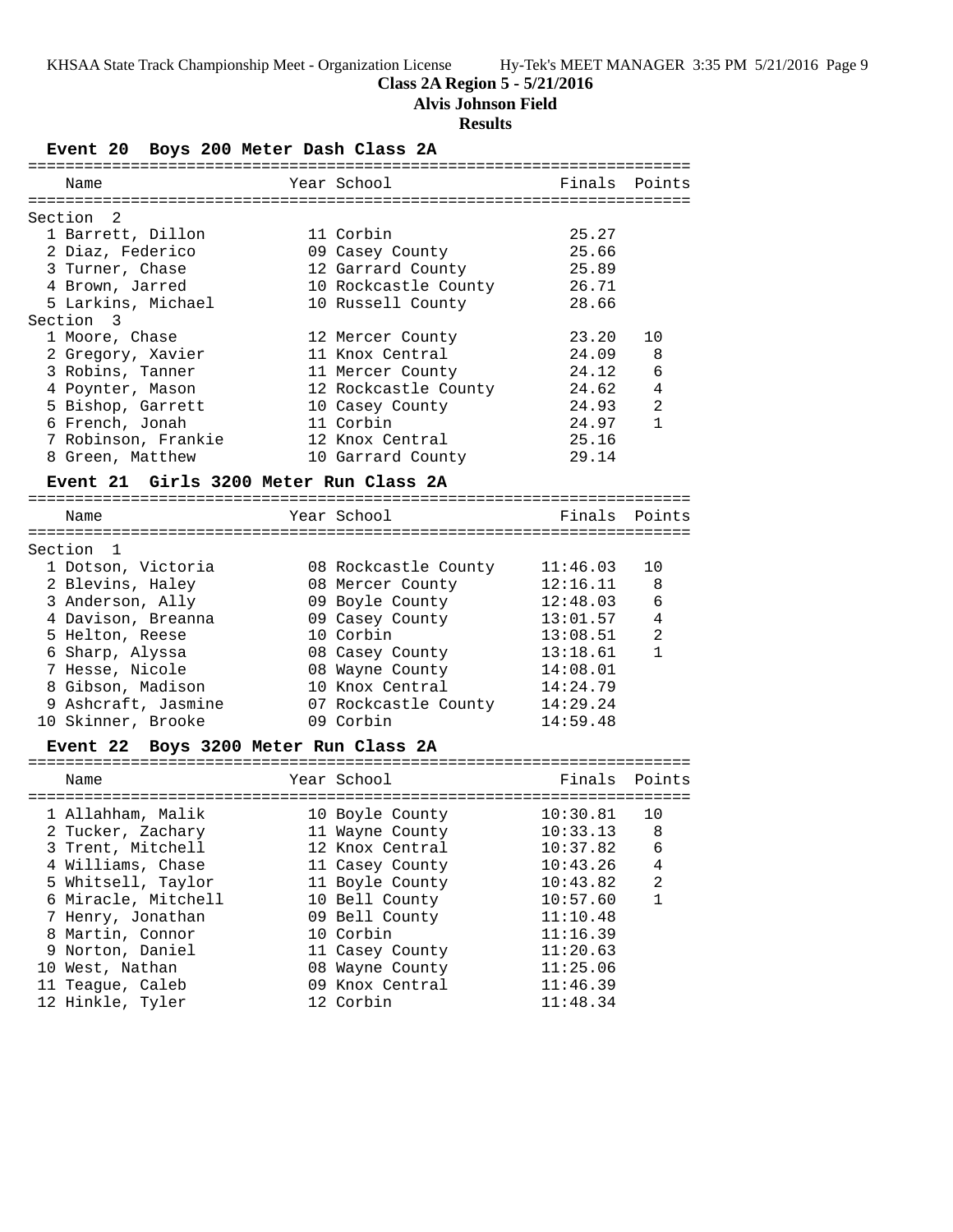# **Class 2A Region 5 - 5/21/2016**

**Alvis Johnson Field**

## **Results**

# **Event 23 Girls 4x400 Meter Relay Class 2A**

| School                                          |          | Finals                                              | Points |             |
|-------------------------------------------------|----------|-----------------------------------------------------|--------|-------------|
|                                                 |          |                                                     |        |             |
| 1 Boyle County<br>1) Tarter, Becca 10           |          | 4:11.99<br>2) Harris, Emmie 11                      | 10     |             |
| 3) Thompson, Kylie 11                           |          | 4) Patton, Daneezia 08                              |        |             |
| 2 Corbin                                        |          | 4:16.61                                             | 8      |             |
| 1) Martin, Hailey 11                            |          | 2) Hickman, Arynn 10                                |        |             |
| 3) Hickman, Danielle 12                         |          | 4) Hickman, Karlee 09                               |        |             |
|                                                 |          | 4:22.76                                             | 6      |             |
| 3 Rockcastle County                             |          |                                                     |        |             |
| 1) Bullock, Taylor 11<br>3) Mercer, Jennifer 11 |          | 2) Courtney, Autumn 08<br>4) Mercer, Sierra 11      |        |             |
| 4 Mercer County                                 |          | 4:27.47                                             |        |             |
|                                                 |          |                                                     | 4      |             |
| 1) Stinnett, Hailey 11                          |          | 2) Lake, Lexy 10                                    |        |             |
| 3) Lake, Faith 10                               |          | 4) Prigmore, Lyzzi 09<br>4:31.90                    |        |             |
| 5 Casey County                                  |          |                                                     | 2      |             |
| 1) Lynn, Haley 11                               |          | 2) Moore, Emma 10                                   |        |             |
| 3) Vaughn, Jenna 09                             |          | 4) Elmore, Chelsea 09                               |        |             |
| 6 Knox Central                                  |          | 4:41.82                                             | 1      |             |
| 1) Phipps, Emily 07                             |          | 2) Phipps, Abby 07                                  |        |             |
| 3) Brown, Monica 08                             |          | 4) Brooks, Caseylynn 12                             |        |             |
| 7 Russell County                                |          | 4:43.17                                             |        |             |
| 1) McQueary, Maddie 08                          |          | 2) Coffey, Kailey 11                                |        |             |
| 3) Cowan, Kiara 07                              |          | 4) Gossage, Maggie 08                               |        |             |
| Event 24 Boys 4x400 Meter Relay Class 2A        |          |                                                     |        |             |
|                                                 |          |                                                     |        |             |
| School                                          |          | Finals                                              | Points |             |
|                                                 |          |                                                     |        |             |
| 1 Mercer County                                 |          | 3:33.22                                             | 10     |             |
| 1) Baker, Dustin 11                             |          | 2) Burkhead, Lex 12                                 |        |             |
| 3) Edwards, Chase 11                            |          | 4) Easterling, Mishi 10                             |        |             |
| 2 Corbin                                        |          | 3:38.79                                             | 8      |             |
| 1) Poynter, Jeremiah 11                         |          | 2) Sims, Eythan 10                                  |        |             |
| 3) Simpson, Dustin 12                           |          | 4) French, Jonah 11                                 |        |             |
| 3 Knox Central                                  |          | 3:44.28                                             | 6      |             |
| 1) Phipps, Connor 11                            |          | 2) Rice, Tyler 12                                   |        |             |
| 3) Hammons, Landon 10                           |          | 4) Brown, Dante 12                                  |        |             |
| 4 Casey County                                  |          | 3:44.77                                             | 4      |             |
| 1) Banks, Brandon 11                            |          | 2) Diaz, Federico 09                                |        |             |
| 3) Brown, Noah 10                               |          | 4) Williams, Chase 11                               |        |             |
| 5 Russell County                                |          | 3:50.12                                             |        |             |
| 1) Larkins, Kiley 11                            |          | 2) McGuffey, David 08                               |        |             |
| 3) Faccundo, Ralph 08                           |          | 4) Miller, Mason 10                                 |        |             |
| 6 Boyle County                                  |          | 3:54.42                                             | 1      |             |
| 1) Witmer, Derrick 10                           |          | 2) Cox, Jackson 09                                  |        |             |
| 3) Evans, Fisher 10                             |          | 4) Gilliland, Josh 11                               |        |             |
| 7 Bell County                                   |          |                                                     |        |             |
|                                                 |          | 4:06.63                                             |        |             |
| 1) Southerland, Sean 11                         |          | 2) Henry, Jonathan 09                               |        |             |
| 3) Abner, Tyler 09                              |          | 4) Eldridge, Isaac 08                               |        |             |
|                                                 |          |                                                     |        |             |
|                                                 |          | Women - Class 2A - Team Rankings - 18 Events Scored |        |             |
|                                                 |          |                                                     |        |             |
| 1) Boyle County                                 | 173.50   | 2) Mercer County                                    |        | 96          |
| 3) Rockcastle County<br>5) Corbin               | 86<br>61 | 4) Casey County<br>6) Knox Central                  |        | 83<br>34.50 |